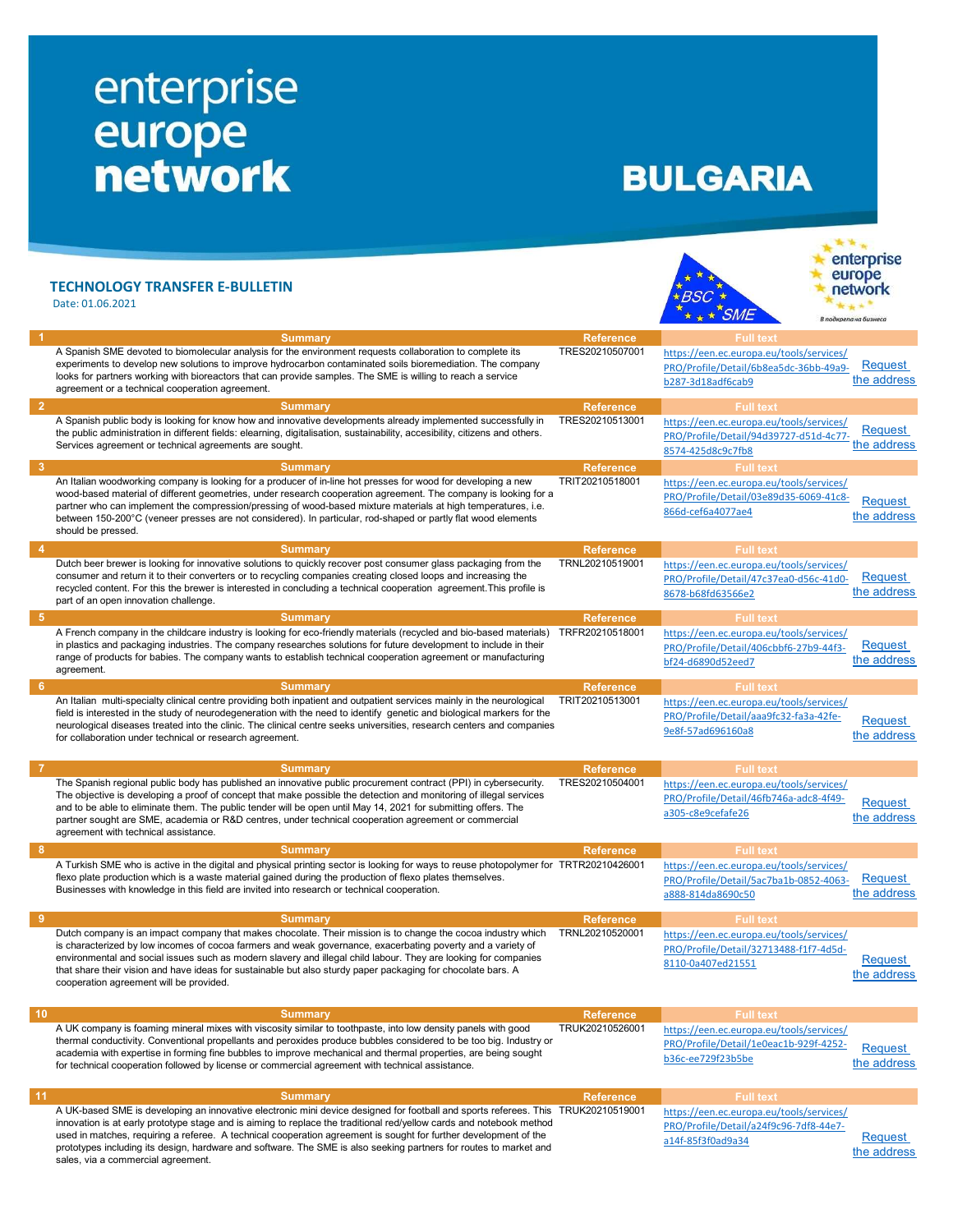| 12 | <b>Summary</b>                                                                                                                                                                                                                                                                                                                                                                                                                                                                                                                               | <b>Reference</b>                    | <b>Full text</b>                                                                                                            |                               |
|----|----------------------------------------------------------------------------------------------------------------------------------------------------------------------------------------------------------------------------------------------------------------------------------------------------------------------------------------------------------------------------------------------------------------------------------------------------------------------------------------------------------------------------------------------|-------------------------------------|-----------------------------------------------------------------------------------------------------------------------------|-------------------------------|
|    | A Spanish company specialised in the production of spreadable creams and pâtés is looking for, on the one hand,<br>added-value formulations based on the introduction of additives, natural ingredients or functional ingredients, and,<br>on the other hand, technologies to improve the manufacturing process and the heat treatments to increase the<br>quality and shelf life of spreads and pâtés. The company is seeking commercial agreements with technical<br>assistance or technical cooperation agreements.                       | TRES20210525001                     | https://een.ec.europa.eu/tools/services/<br>PRO/Profile/Detail/05e4ca4f-05e2-47e8-<br>9841-29be9facf427                     | <b>Request</b><br>the address |
| 13 | <b>Summary</b>                                                                                                                                                                                                                                                                                                                                                                                                                                                                                                                               | <b>Reference</b>                    | <b>Full text</b>                                                                                                            |                               |
|    | A Dutch healthcare organization provides care and guidance to people with intellectual disabilities. They run an on-<br>line digital product which provides 24/7 remote care by professional counsellors. The organization is looking for<br>technical and strategic partners to take the current product to the next level, both on the side of the user and on the<br>side of the operator. A commercial agreement with technical assistance, a license agreement or a technical<br>cooperation agreement is aimed for.                    | TRNL20210503001                     | https://een.ec.europa.eu/tools/services/<br>PRO/Profile/Detail/ea319256-8d76-4a01-<br>ac28-837afe43d5a6                     | <b>Request</b><br>the address |
| 14 | <b>Summary</b>                                                                                                                                                                                                                                                                                                                                                                                                                                                                                                                               | <b>Reference</b>                    | <b>Full text</b>                                                                                                            |                               |
|    | A Bavarian Start-up, founded in 2020, offers the service to develop technical ceramic products according to<br>customer ideas. For the development of an exhaust gas cleaning system, a partner from the field of high-<br>temperature brazing for technical ceramics is sought as a manufacturing agreement by subcontracting                                                                                                                                                                                                               | TRDE20210511001                     | https://een.ec.europa.eu/tools/services/<br>PRO/Profile/Detail/1af3bdde-1d89-4ac0-<br>a2fc-37dff1f58cca                     | Request<br>the address        |
| 15 | <b>Summary</b><br>A UK company working with sleep disorder solutions is developing a new mobile app to help people overcome<br>insomnia. They are seeking researchers or experts who have experience in creating medical questionnaires to<br>work with them to develop a tailored list of questions as part of the mobile app, via technical cooperation<br>agreement.                                                                                                                                                                      | <b>Reference</b><br>TRUK20210517001 | <b>Full text</b><br>https://een.ec.europa.eu/tools/services/<br>PRO/Profile/Detail/68b3967d-eb71-4f5b-<br>88bd-57a95145fab4 | Request<br>the address        |
| 16 | <b>Summary</b>                                                                                                                                                                                                                                                                                                                                                                                                                                                                                                                               | <b>Reference</b>                    | <b>Full text</b>                                                                                                            |                               |
|    | German company experienced in the development of ventilation accessories offers manufacturing and/or research TODE20210504001<br>according parts for ventilation masks or individualised face profiles according to customer needs. Basis is their<br>expertise in the development and production of single/multi-component moulded parts and lattices(grids) made of<br>silicone, plastic, and rubber. Partnership is envisaged in terms of a manufacturing or research cooperation<br>agreement.                                           |                                     | https://een.ec.europa.eu/tools/services/<br>PRO/Profile/Detail/e4cf5ae4-ba63-44db-<br>bbec-38c2542d41f2                     | <b>Request</b><br>the address |
| 17 | <b>Summary</b>                                                                                                                                                                                                                                                                                                                                                                                                                                                                                                                               | <b>Reference</b>                    | <b>Full text</b>                                                                                                            |                               |
|    | A Spanish company has developed a solution for an integral management and decision-making support of surgical TOES20210503001<br>processes in hospitals, including features such as: pre-surgical management, smart planning and scheduling of the<br>surgical block, real time view of the surgical block status, patient safety, optimization, physical traceability or patient<br>empowerment. The company is looking for health institutions performing surgical processes interested in acquiring<br>the license to use the technology. |                                     | https://een.ec.europa.eu/tools/services/<br>PRO/Profile/Detail/b8be4641-6df5-432d-<br>9cfd-bc5f5e97c3cf                     | <b>Request</b><br>the address |
| 18 | <b>Summary</b>                                                                                                                                                                                                                                                                                                                                                                                                                                                                                                                               | <b>Reference</b>                    | <b>Full text</b>                                                                                                            |                               |
|    | Spanish IT SME with experience in analytics, system interoperability, health information systems and innovation in<br>e-health is looking to form partnerships with industry and/or academia under research cooperation agreements to<br>apply for Horizon Europe calls in the health work programme 2021-22.                                                                                                                                                                                                                                | TOES20210504002                     | https://een.ec.europa.eu/tools/services/<br>PRO/Profile/Detail/373ac03b-efc8-480f-<br>a591-f241c1f26b4a                     | Request<br>the address        |
| 19 | <b>Summary</b>                                                                                                                                                                                                                                                                                                                                                                                                                                                                                                                               | <b>Reference</b>                    | <b>Full text</b>                                                                                                            |                               |
|    | Spanish Food Training Centre with +20 years of experience and +1.000 students every year (active workers,<br>unemployed, graduate students, including vulnerable community) is looking to take part in KA2 Erasmus +<br>consortia. The centre owns a 500 sqm Food Pilot Plant where hands-on sessions take place. This Pilot Plant<br>reproduces the environment of a Food SME, so it is an ideal place for training worker skills in a relevant industrial<br>setting. Research cooperation is sought.                                      | TOES20210505001                     | https://een.ec.europa.eu/tools/services/<br>PRO/Profile/Detail/0435dbe2-34ec-4b98-<br>be2b-0b9b8dad9ee2                     | Request<br>the address        |
| 20 | <b>Summary</b>                                                                                                                                                                                                                                                                                                                                                                                                                                                                                                                               | <b>Reference</b>                    | <b>Full text</b>                                                                                                            |                               |
|    | Spanish company working on technology solutions in the cloud has developed an application to monitor all events<br>stored in the folders. This software allows controlling any changes that people have made in the documents. It<br>allows alerts on the processes of the tasks and to continue with the operations.<br>The company offers themselves as partners to cooperate in the digital transformation process under a commercial<br>agreement with technical assistance.                                                             | TOES20210510001                     | https://een.ec.europa.eu/tools/services/<br>PRO/Profile/Detail/c0706ce2-e187-41f8-<br>b209-c867dba215b7                     | Request<br>the address        |
| 21 | <b>Summary</b>                                                                                                                                                                                                                                                                                                                                                                                                                                                                                                                               | <b>Reference</b>                    | <b>Full text</b>                                                                                                            |                               |
|    | A Spanish biotech SME focused on microalgae technology has developed a technological solution to recover waste TOES20210518001<br>from the agro-livestock industry (slurry). The result is a liquid fertilizer rich in free amino acids from slurry and<br>microalgae. A license agreement is sought with a company to implement the technology in its business.                                                                                                                                                                             |                                     | https://een.ec.europa.eu/tools/services/<br>PRO/Profile/Detail/03808e06-b669-445e-<br>8039-dd35dd183ef1                     | Request<br>the address        |
| 22 | <b>Summary</b><br>This young company based in south Italy, making leverage on a team of scientists, engineers, developers, and<br>also a network of providers, can offer mainly R&D engineering services from conceptualizing a new product to<br>production, also providing the requested components. The company, that can develop hardware and software<br>products, is looking for a partnership in research projects - with a special EU funds expertise - about<br>tech&engineering for different applications needs.                  | <b>Reference</b><br>TOIT20210510001 | <b>Full text</b><br>https://een.ec.europa.eu/tools/services/<br>PRO/Profile/Detail/5dc71ecf-6aca-49ee-<br>a3b4-45d17f3c0288 | Request<br>the address        |
| 23 | <b>Summary</b>                                                                                                                                                                                                                                                                                                                                                                                                                                                                                                                               | Reference                           | <b>Full text</b>                                                                                                            |                               |
|    | A Polish company with extensive experience in research, development, and fabrication of innovative photonic<br>solutions for industry application is looking for business and research partners. The company specializes in<br>innovative optic fibers for many different fields, especially for tailored solutions with good quality. The type of<br>cooperation may vary, academia is sought for joint further development and industry for technical or commercial<br>cooperation.                                                        | TOPL20210510001                     | https://een.ec.europa.eu/tools/services/<br>PRO/Profile/Detail/e55e2a87-0600-4e3c-<br>99ae-8eeb94926ae0                     | <b>Request</b><br>the address |
| 24 | <b>Summary</b><br>A Polish research institute of robotics and automation offers innovative beveling technology for industry. This<br>robotic technology can be used for beveling (chamfering) parts made of metal plates. The institute is seeking<br>commercial agreements with technical assistance with manufacturers from various branches, such as the<br>automotive branch, metal processing, mechanical engineering.                                                                                                                  | <b>Reference</b><br>TOPL20210512001 | <b>Full text</b><br>https://een.ec.europa.eu/tools/services/<br>PRO/Profile/Detail/4b733190-598a-4f79-<br>81d6-f1a3d5e1ccfe | <b>Request</b><br>the address |
| 25 | <b>Summary</b>                                                                                                                                                                                                                                                                                                                                                                                                                                                                                                                               | <b>Reference</b>                    | <b>Full text</b>                                                                                                            |                               |
|    | A Russian company has developed a software package designed to simulate the dynamics and kinematics of flat<br>mechanical systems. This software is used to study the dynamic behavior of machines and mechanisms. The<br>company is looking for manufacturers abroad in sectors such as electronics or transport, for cooperation under a<br>license agreement.                                                                                                                                                                             | TORU20210517001                     | https://een.ec.europa.eu/tools/services/<br>PRO/Profile/Detail/ebd8e93f-9890-440f-<br>bea5-2fdd984a5ba4                     | Request<br>the address        |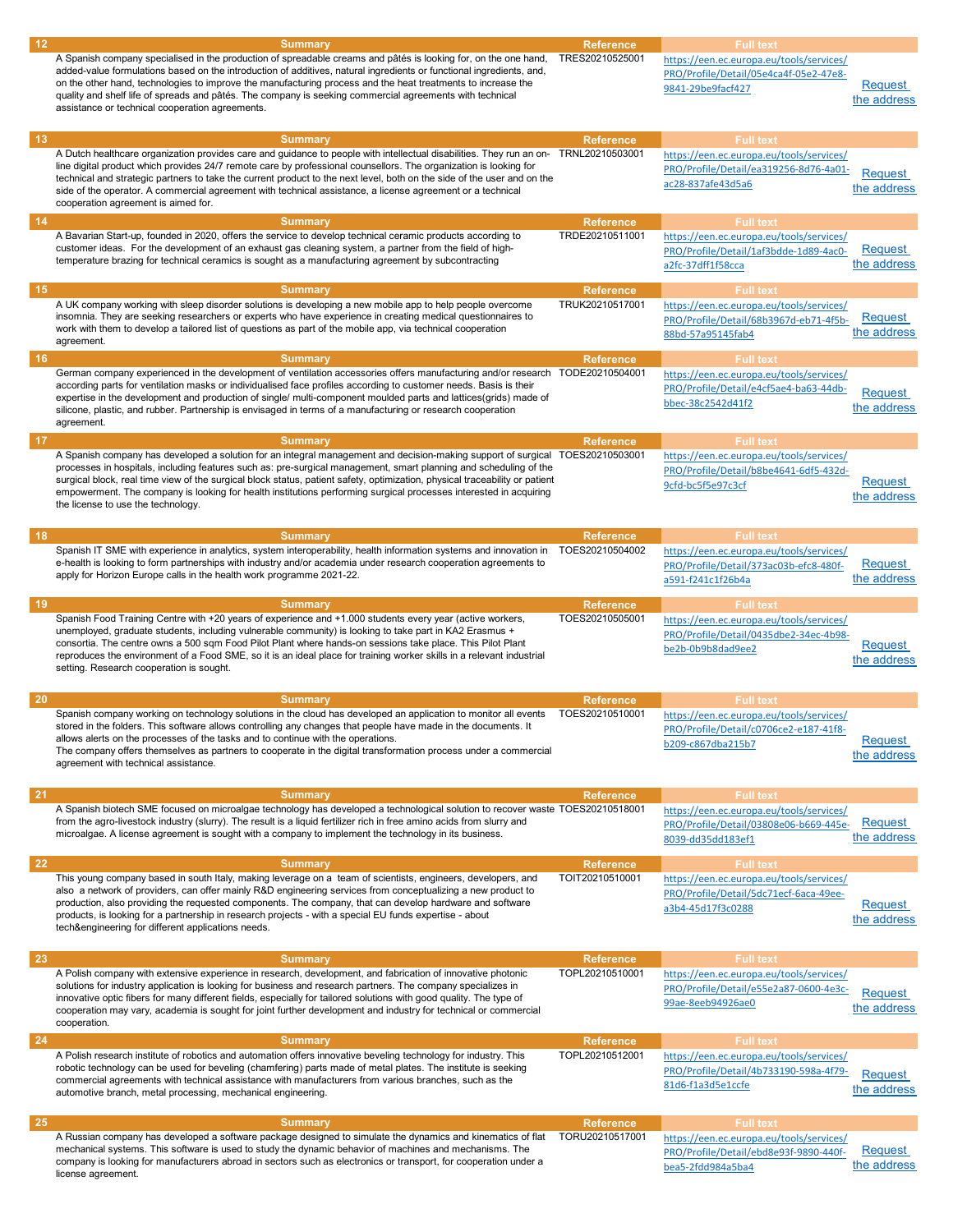| 26 | <b>Summary</b>                                                                                                                                                                                                                                                                                                                                                                                                                                                                                                                       | <b>Reference</b> | <b>Full text</b>                                                                                        |                               |
|----|--------------------------------------------------------------------------------------------------------------------------------------------------------------------------------------------------------------------------------------------------------------------------------------------------------------------------------------------------------------------------------------------------------------------------------------------------------------------------------------------------------------------------------------|------------------|---------------------------------------------------------------------------------------------------------|-------------------------------|
|    | The Russian company from the Sverdlovsk region has developed innovative technologies for the treatment of<br>storm and waste waters, purification from radionuclides and purification and conditioning of drinking water. The<br>technologies have been introduced by a number of large Russian companies. The company works in partnership<br>with the project company and can implement various projects based on the technical conditions of the clients. The<br>company is ready for manufacturing agreements.                   | TORU20210518001  | https://een.ec.europa.eu/tools/services/<br>PRO/Profile/Detail/1bfe684e-7818-4a5c-<br>a7b3-e094d689c406 | Request<br>the address        |
|    |                                                                                                                                                                                                                                                                                                                                                                                                                                                                                                                                      |                  |                                                                                                         |                               |
| 27 | <b>Summary</b>                                                                                                                                                                                                                                                                                                                                                                                                                                                                                                                       | <b>Reference</b> | <b>Full text</b>                                                                                        |                               |
|    | A Ukrainian SME has developed a new device for irrigation nasal cavities diseases. The experimental work carried<br>out by the researchers of the company has allowed developing a device that allows cleaning and irrigation of nasal<br>cavities more precisely without use of punctures, reducing the risk of infections.<br>The company is looking for industrial partners willing to license the technology or to reach a technical cooperation<br>agreement to further develop the technology.                                 | TOUA20210402001  | https://een.ec.europa.eu/tools/services/<br>PRO/Profile/Detail/e8094396-ae53-4872-<br>a66a-14895f2762d0 | <b>Request</b><br>the address |
| 28 | <b>Summary</b>                                                                                                                                                                                                                                                                                                                                                                                                                                                                                                                       | <b>Reference</b> | <b>Full text</b>                                                                                        |                               |
|    | A Ukrainian IT design company has experience with a variety of projects.<br>The company created an online tool that helps create a smart economy in the furniture, and construction sectors.<br>The tool is designed to solve the problems of 3 audiences: end-users, interiors/furniture manufacturers, architects,<br>and designers, in a collaborative manner.<br>The company is looking for opportunities to test its technology in a real market. The company wants to establish a<br>technical cooperation agreement           | TOUA20210515001  | https://een.ec.europa.eu/tools/services/<br>PRO/Profile/Detail/98bffcbb-8af7-40d2-<br>8723-7e05cbf5e1f7 | <b>Request</b><br>the address |
| 29 | <b>Summary</b>                                                                                                                                                                                                                                                                                                                                                                                                                                                                                                                       | <b>Reference</b> | <b>Full text</b>                                                                                        |                               |
|    | Spanish company working on technology solutions in the cloud offers virtual assistants, chatbots, designed to<br>optimize relationships between companies and their customers. The company is looking for SMEs that need to<br>resolve incidents quickly, generate more leads, streamline sales processes with customers, and improve business<br>efficiency.<br>They offer themselves as partners to cooperate in the digital transformation process under a commercial<br>agreement with technical assistance.                     | TOES20210427001  | https://een.ec.europa.eu/tools/services/<br>PRO/Profile/Detail/8225e8e7-de86-424f-<br>9ab2-9ba83028f260 | Request<br>the address        |
| 30 | <b>Summary</b>                                                                                                                                                                                                                                                                                                                                                                                                                                                                                                                       | <b>Reference</b> | <b>Full text</b>                                                                                        |                               |
|    | Slovenian company offers a patented technology, which allows for building stabilization and waterproofing and is<br>intended for use in the construction industry. It acts against the development of moisture in the walls and dries<br>them. It is sustainable, durable and long lasting. The client is willing to sell the know-how technology through<br>license agreements to potential buyers and partners from Europe and abroad.                                                                                             | TOSI20210520001  | https://een.ec.europa.eu/tools/services/<br>PRO/Profile/Detail/9ab73e8c-982d-41ef-<br>934b-e26caffa7b45 | <b>Request</b><br>the address |
| 31 | <b>Summary</b>                                                                                                                                                                                                                                                                                                                                                                                                                                                                                                                       | <b>Reference</b> | <b>Full text</b>                                                                                        |                               |
|    | A Russian company is engaged in sequencing on modern platforms and primary processing of biodata to order.<br>The company is looking for partners to conclude research cooperation agreement. The company is focused on<br>scientific cooperation. The company is also focused on participation in R&D.                                                                                                                                                                                                                              | TORU20210428001  | https://een.ec.europa.eu/tools/services/<br>PRO/Profile/Detail/65ffdb8c-3b1f-4814-<br>b487-355257b5d127 | <b>Request</b><br>the address |
| 32 | <b>Summary</b>                                                                                                                                                                                                                                                                                                                                                                                                                                                                                                                       | <b>Reference</b> | <b>Full text</b>                                                                                        |                               |
|    | An Austrian SME offers novel atmospheric plasma coating processes enabling new combinations of coatings and<br>substrates (even paper, plastic, wood etc.) and complex substrate shapes. Easy and fast development / production<br>of new coatings (biocidal, conductive, anticorrosive, tribological etc.) are made possible. The plug-and-play<br>solutions save 60% of operating costs. Industrial partners, R&D departments, research institutes are sought for<br>commercial, technical, license or research cooperations.      | TOAT20210504001  | https://een.ec.europa.eu/tools/services/<br>PRO/Profile/Detail/fb90f6f6-ea28-4d24-<br>a69f-f564084d6322 | Request<br>the address        |
| 33 | <b>Summary</b>                                                                                                                                                                                                                                                                                                                                                                                                                                                                                                                       | <b>Reference</b> | <b>Full text</b>                                                                                        |                               |
|    | Slovenian researchers developed and patented an innovative blockchain-based system that protects personal<br>information, only revealing it when permission is granted by the owner. The data can be protected using<br>cryptographic methods that ensure data unreadability even though data is publicly available. Researchers are<br>looking for companies in all areas to sign a license agreement in the EU and beyond.                                                                                                         | TOSI20210426001  | https://een.ec.europa.eu/tools/services/<br>PRO/Profile/Detail/36a0e9a1-f47c-423b-<br>af6f-d0c8b01371f3 | <b>Request</b><br>the address |
| 34 | <b>Summary</b>                                                                                                                                                                                                                                                                                                                                                                                                                                                                                                                       | <b>Reference</b> | <b>Full text</b>                                                                                        |                               |
|    | A French SME has fully developed a cloud-based software dedicated to monitoring renewable energy production<br>facilities (photovoltaic sites or wind parks) or buildings. This scalable software provides the user with special<br>features for viewing, analysing or reporting data and is compatible with any type of hardware. Commercial<br>agreements with technical assistance are sought with operators, investors, asset managers, developers in the field<br>of renewable energies or building management.                 | TOFR20210506001  | https://een.ec.europa.eu/tools/services/<br>PRO/Profile/Detail/564af91e-e8ae-420f-<br>bd78-f81140768a92 | Request<br>the address        |
| 35 | <b>Summary</b>                                                                                                                                                                                                                                                                                                                                                                                                                                                                                                                       | <b>Reference</b> | <b>Full text</b>                                                                                        |                               |
|    | The company is an Italian academic spinoff, founded in 2015 by a group of senior academic neuroscientists. It<br>offers preclinical studies spanning from a wide range of behavioral tests to models of neurological injuries to<br>cardiovascular, endocrine and metabolic measures. The company seeks industrial partners or R&D centers for<br>technical or research cooperation agreements.                                                                                                                                      | TOIT20210513001  | https://een.ec.europa.eu/tools/services/<br>PRO/Profile/Detail/5657ed2a-1351-4b9f-<br>b606-fa93faff7bb1 | <b>Request</b><br>the address |
| 36 | <b>Summary</b>                                                                                                                                                                                                                                                                                                                                                                                                                                                                                                                       | <b>Reference</b> | <b>Full text</b>                                                                                        |                               |
|    | A Spanish company, specialising in software development based on new technologies (augmented reality, Internet TOES20210506001<br>of Things and wearables), has developed a technological solution that integrates and orchestrates the physical,<br>logical and human elements of the industrial company, providing employees and managers with the necessary<br>information to increase efficiency and productivity, thanks to wearables, IoT and augmented reality technologies.<br>The company is looking for license agreement. |                  | https://een.ec.europa.eu/tools/services/<br>PRO/Profile/Detail/292d67c9-3fda-414a-<br>960b-8e87b7ad23d2 | Request<br>the address        |
| 37 | <b>Summary</b>                                                                                                                                                                                                                                                                                                                                                                                                                                                                                                                       | <b>Reference</b> | <b>Full text</b>                                                                                        |                               |
|    | A Spanish research institution has developed new active materials for calcium-based secondary (rechargeable)<br>batteries. They can be used as positive electrodes and enable a cell voltage over 3V coupled to calcium metal<br>negative electrodes and organic electrolyte solutions.<br>Industrial partners are being sought to collaborate through patent license and research cooperation.                                                                                                                                      | TOES20210415002  | https://een.ec.europa.eu/tools/services/<br>PRO/Profile/Detail/58fb7b67-c803-4f0c-<br>9155-73f241dd7fb6 | Request<br>the address        |
| 38 | <b>Summary</b>                                                                                                                                                                                                                                                                                                                                                                                                                                                                                                                       | <b>Reference</b> | <b>Full text</b>                                                                                        |                               |
|    | Belgian company, active in data science and software development, offers on a project basis, tailor made software TOBE20200911001<br>and performing advanced data analyses (machine learning). The company creates new innovative solutions<br>starting from scratch/open source frameworks. Their innovation: all intellectual property ownership could be<br>transferred to the client. They are looking for software services or data analysis agreements under technical and<br>research cooperation agreement.                  |                  | https://een.ec.europa.eu/tools/services/<br>PRO/Profile/Detail/2f7c8802-a845-45c7-<br>b109-c33fa7beea50 | <b>Request</b><br>the address |
| 39 | <b>Summary</b>                                                                                                                                                                                                                                                                                                                                                                                                                                                                                                                       | <b>Reference</b> | <b>Full text</b>                                                                                        |                               |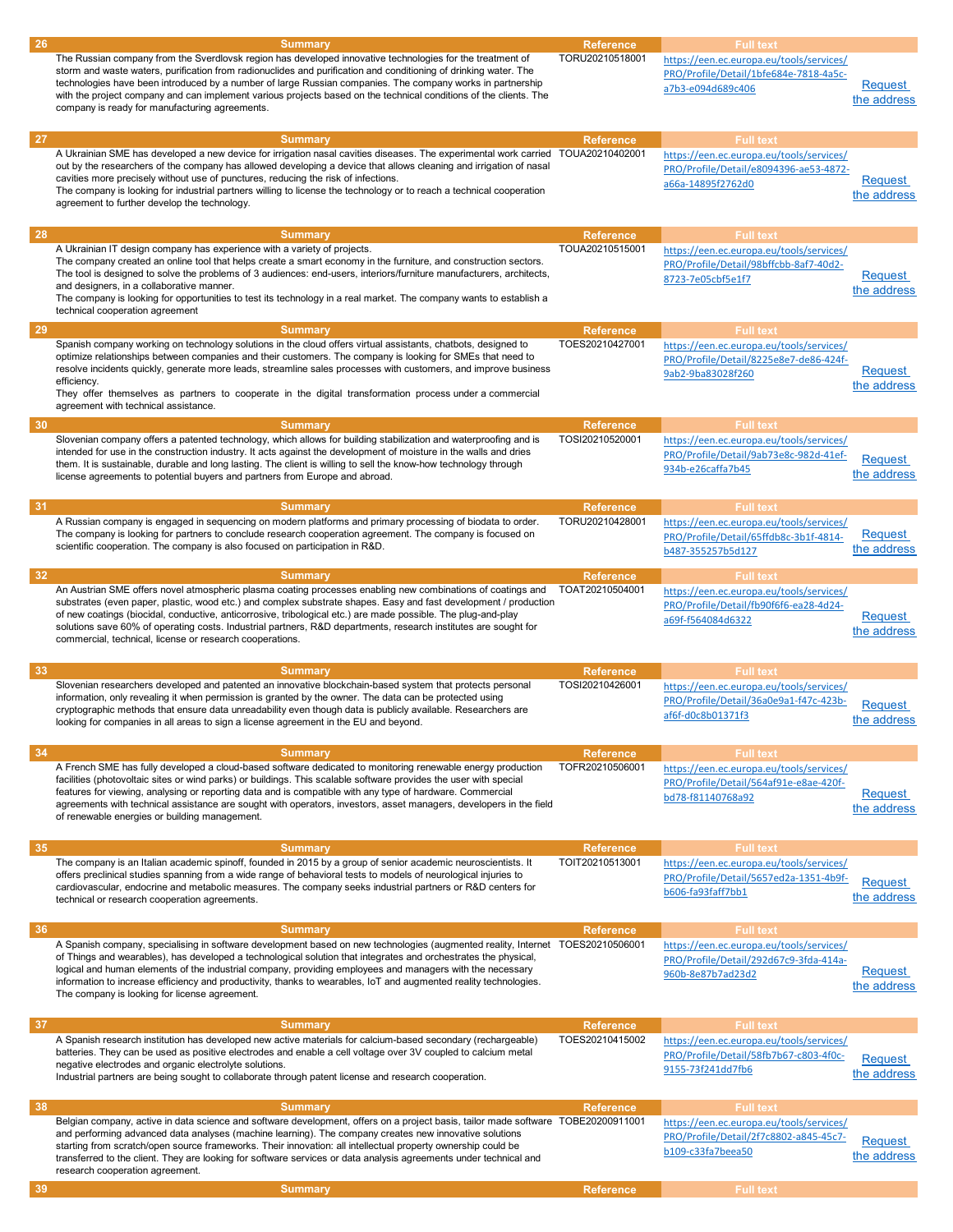|       | The Slovak company has been one of the leading central EU companies conducting industrial research in the area TOSK20210419002<br>of organic chemistry. The research focuses primarily on petrochemical and other organic synthesis, processes<br>and products to the level of technological foundations for new production facilities. The company would like to offer<br>its external research capacities and analytical services under research cooperation.                                                                                      |                                     | https://een.ec.europa.eu/tools/services/<br>PRO/Profile/Detail/27681854-ce2d-4deb-<br>b32a-d2a2b946d693                     | Request<br>the address |
|-------|------------------------------------------------------------------------------------------------------------------------------------------------------------------------------------------------------------------------------------------------------------------------------------------------------------------------------------------------------------------------------------------------------------------------------------------------------------------------------------------------------------------------------------------------------|-------------------------------------|-----------------------------------------------------------------------------------------------------------------------------|------------------------|
| 40    | <b>Summary</b>                                                                                                                                                                                                                                                                                                                                                                                                                                                                                                                                       | Reference                           | <b>Full text</b>                                                                                                            |                        |
|       | A Slovak research institute has developed an innovative instrument determining somatic cell counts in milk on the<br>basis of altered viscosity of milk. The device is highly versatile and is not only applicable in veterinary medicine but<br>can also be used for measuring the viscosity of other liquids in various fields<br>of application. The research institute is looking for business partners to cooperate via joint venture agreement,<br>manufacturing agreement or technical cooperation agreement.                                 | TOSK20210419003                     | https://een.ec.europa.eu/tools/services/<br>PRO/Profile/Detail/da8a64ef-25fa-4c11-<br>a08b-4022ba779a27                     | Request<br>the address |
| -41   | <b>Summary</b>                                                                                                                                                                                                                                                                                                                                                                                                                                                                                                                                       | <b>Reference</b>                    | <b>Full text</b>                                                                                                            |                        |
|       | An established Slovak scientific and research institute has developed a piezoelectric pressure sensor based on<br>GaN material substrate, intended to operate in extreme conditions of high temperature and chemically aggressive<br>environment, with high electron mobility transistor (HEMT) as sensing element.<br>The preferred cooperation types are license agreement or financial agreement.                                                                                                                                                 | TOSK20210420002                     | https://een.ec.europa.eu/tools/services/<br>PRO/Profile/Detail/05eaa008-e72d-4864-<br>a5a6-701df62f1b1c                     | Request<br>the address |
| 42    | <b>Summary</b>                                                                                                                                                                                                                                                                                                                                                                                                                                                                                                                                       | <b>Reference</b>                    | <b>Full text</b>                                                                                                            |                        |
|       | Established Slovak scientific and research institute has developed a novel probe for realization of local charge<br>transient analysis. Charge transient microscopy displays the relief or other characteristic of the surface layer with<br>high spatial resolution using a scanning transient microscope probe placed and moved in a short distance from the<br>displayed surface.<br>The preferred cooperation types are license agreement and financial agreement.                                                                               | TOSK20210420003                     | https://een.ec.europa.eu/tools/services/<br>PRO/Profile/Detail/ea59d556-78d3-4242-<br>b393-0af969797189                     | Request<br>the address |
| 43    | <b>Summary</b>                                                                                                                                                                                                                                                                                                                                                                                                                                                                                                                                       | <b>Reference</b>                    | <b>Full text</b>                                                                                                            |                        |
|       | Established Slovak scientific and research institutes have developed a novel ultra-lightweight superconductive wire TOSK20210420004<br>based on magnesium diboride (MgB2) core stabilized with unique aluminum (AI)<br>composite sheath. The preferred cooperation types are license agreement or financial agreement.<br>Specified more in the Partner Sought.                                                                                                                                                                                      |                                     | https://een.ec.europa.eu/tools/services/<br>PRO/Profile/Detail/0643cba7-201c-44b4-<br>a8f8-27928424167a                     | Request<br>the address |
| 44    | <b>Summary</b><br>An established Slovak scientific and research institute in cooperation with a well-known university has developed a TOSK20210420005<br>novel metal composite material for biomedical implants. The composite material fabricated via powder metallurgy<br>comprises bioinert titanium (Ti) matrix and biodegradable component, in particular magnesium (Mg). The material<br>is suited for applications subjected to intense mechanical loading.<br>The preferred cooperation types are license agreement and financial agreement. | <b>Reference</b>                    | <b>Full text</b><br>https://een.ec.europa.eu/tools/services/<br>PRO/Profile/Detail/d09c4969-a976-40d1-<br>b827-296cdfbaf5dc | Request<br>the address |
| 45    | <b>Summary</b><br>A team of inventors from an established Slovak scientific and research institute and an established Slovak<br>university have developed a new pharmaceutically usable prodrug (cemtirestat disulfide) of a pharmacologically<br>active compound (cemtirestat), which is an inhibitor of aldo-keto reductases, in particular aldose reductase.The<br>novel prodrug can be used in the treatment of cancer that originates in chronic inflammation. The preferred<br>cooperation type is license or financial agreement.             | <b>Reference</b><br>TOSK20210513001 | <b>Full text</b><br>https://een.ec.europa.eu/tools/services/<br>PRO/Profile/Detail/0b021cbb-f771-4b3c-<br>bfe9-cb35d52f5747 | Request<br>the address |
| 46    | <b>Summary</b>                                                                                                                                                                                                                                                                                                                                                                                                                                                                                                                                       | <b>Reference</b>                    | <b>Full text</b>                                                                                                            |                        |
|       | A team of inventors from an established Slovak scientific and research institute has developed a novel large area<br>detector of low-activity radiation. Its construction enables the use of lower quality input semiconductor for<br>production, which expands the application possibilities and at the same time allows a more accurate measurement<br>result, while also reducing the amount of control electronics.<br>The preferred cooperation type is license agreement.                                                                      | TOSK20210513002                     | https://een.ec.europa.eu/tools/services/<br>PRO/Profile/Detail/7112c6a3-0b13-4150-<br>b587-dfdb50c9fdba                     | Request<br>the address |
| 47    | <b>Summary</b>                                                                                                                                                                                                                                                                                                                                                                                                                                                                                                                                       | <b>Reference</b>                    | <b>Full text</b>                                                                                                            |                        |
|       | An experienced Slovak IT company dealing with telematics solutions, offers the devices for the internet of things<br>(IoT). Their IoT devices with autonomous low power consumption and wireless data transmission enables<br>companies to collect and transmit the data from the existing gas, water, electricity, heat meters and other installed<br>equipment such as pumps, engines, sensors etc. The company is looking for technical agreement and commercial<br>agreement with technical assistance.                                          | TOSK20210331001                     | https://een.ec.europa.eu/tools/services/<br>PRO/Profile/Detail/7bacf6fc-f42a-41df-<br>8985-984e32b840ca                     | Request<br>the address |
| 48    | <b>Summary</b>                                                                                                                                                                                                                                                                                                                                                                                                                                                                                                                                       | <b>Reference</b>                    | <b>Full text</b>                                                                                                            |                        |
|       | A French start up offers a new generation of aptamer-based biosensors for rapid tests as alternative to antibodies, TOFR20210415002<br>identified in vitro and produced by chemical synthesis with reduced costs, ensured sourcing and thermostability.<br>Such tools allow targeting, detecting, quantitating or capturing any chemical or biological species of interest in the<br>fields of health sciences, pharma, agrifood safety and environment. A technical cooperation agreement is sought. A<br>manufacturing agreement is possible.      |                                     | https://een.ec.europa.eu/tools/services/<br>PRO/Profile/Detail/415d0cca-0396-4104-<br>8f2f-8e9e3c4357a8                     | Request<br>the address |
| 49    | <b>Summary</b>                                                                                                                                                                                                                                                                                                                                                                                                                                                                                                                                       | <b>Reference</b>                    | <b>Full text</b>                                                                                                            |                        |
|       | An Italian multi-specialty clinical centre providing both inpatient and outpatient services mainly aimed at<br>neurological patients provides knowledge, facilities and labs to test and validate technological innovation in clinical<br>context. The clinic seeks R&D institutions and/or innovative SMEs willing to certificate their results and products, in<br>order to provide scientific evidences of their solutions under technical or commercial agreement with technical<br>assistance.                                                  | TOIT20210506001                     | https://een.ec.europa.eu/tools/services/<br>PRO/Profile/Detail/f503bd8b-f6b8-48b7-<br>8226-d86be9c35fa8                     | Request<br>the address |
| -50   | <b>Summary</b>                                                                                                                                                                                                                                                                                                                                                                                                                                                                                                                                       | <b>Reference</b>                    | <b>Full text</b>                                                                                                            |                        |
|       | A German company specialized in embedded wireless long-range networks (LPWAN) offers a ready-to-use flexible TODE20210505002<br>and scalable sensor network based on LoRa™ technology. This private network infrastructure can be integrated in<br>existing or planned monitoring systems to collect and transmit operational data such as metric sensor data or<br>status information to optimize industrial and logistic processes. The company is targeting research, license and<br>commercial agreements with technical assistance.             |                                     | https://een.ec.europa.eu/tools/services/<br>PRO/Profile/Detail/99321de0-ffb6-4322-<br>8ab9-f1ece7ef202b                     | Request<br>the address |
| $-51$ | <b>Summary</b>                                                                                                                                                                                                                                                                                                                                                                                                                                                                                                                                       | <b>Reference</b>                    | <b>Full text</b>                                                                                                            |                        |
|       | An Italian company, specialized in the development of services employing blockchain technology as an element of<br>integration, is looking for commercial agreements with technical assistance with companies in Europe to spread<br>their own solutions and skills based on the Blockchain (Bitcoin and Ethereum).                                                                                                                                                                                                                                  | TOIT20210507002                     | https://een.ec.europa.eu/tools/services/<br>PRO/Profile/Detail/92681dc8-b450-4c23-<br>9f84-59567ee50644                     | Request<br>the address |
| 52    | <b>Summary</b>                                                                                                                                                                                                                                                                                                                                                                                                                                                                                                                                       | <b>Reference</b>                    | <b>Full text</b>                                                                                                            |                        |
|       | An Italian company has developed a hybrid modular smart pole that using sun and wind does not need to be grid<br>connected, with remote control and high customization level. With a total power of almost 2kW and storage up to<br>10kWh it's a small power generator able to provide 24-48-220V power to different devices. The company is<br>seeking for commercial agreements with technical assistance and joint venture agreements to enter new foreign<br>markets.                                                                            | TOIT20210428002                     | https://een.ec.europa.eu/tools/services/<br>PRO/Profile/Detail/8c9c7423-58e4-4a06-<br>ab5d-619ce1600dba                     | Request<br>the address |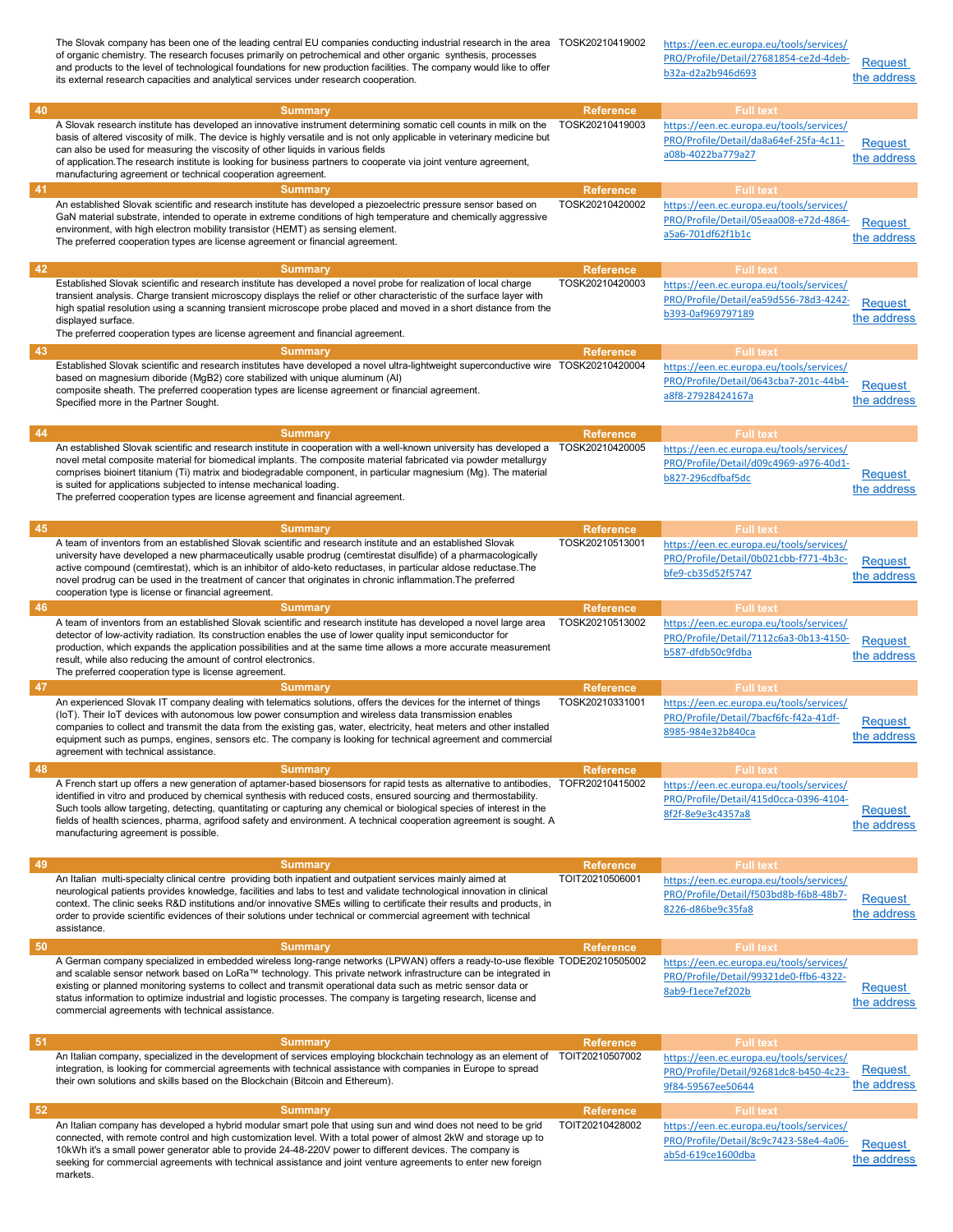| 53  | <b>Summary</b>                                                                                                                                                                                                                                                                                                                                                                                                                                                                                                                                | <b>Reference</b>                    | <b>Full text</b>                                                                                                            |                               |
|-----|-----------------------------------------------------------------------------------------------------------------------------------------------------------------------------------------------------------------------------------------------------------------------------------------------------------------------------------------------------------------------------------------------------------------------------------------------------------------------------------------------------------------------------------------------|-------------------------------------|-----------------------------------------------------------------------------------------------------------------------------|-------------------------------|
|     | A Spanish university has developed and patented a method that uses an endogenous Neuropeptide as a treatment TOES20210512001<br>to rapidly decrease the preference and consumption of alcohol in people with abusive alcohol use, with more<br>efficacy and fewer adverse effects than current therapies. The current stage of development of the technology is<br>experimental and the university is looking for partners interested in licensing the technology in order to bring it to<br>the market.                                      |                                     | https://een.ec.europa.eu/tools/services/<br>PRO/Profile/Detail/18aa0a0b-4923-45d3-<br>a580-23fd86fc68ca                     | <b>Request</b><br>the address |
| 54  | <b>Summary</b><br>A French company in the field of production, purification, formulation and characterisation of proteins has<br>developed a patented process to produce functional membrane proteins stabilised in artificial liposomes forming<br>proteoliposomes. This technology helps academics and pharmas in all their projects. The main advantage is speed<br>and it can also produce a wide range of proteins. Partnership can be considered via research or<br>technical/commercial agreement agreement with technical assistance. | <b>Reference</b><br>TOFR20210429001 | <b>Full text</b><br>https://een.ec.europa.eu/tools/services/<br>PRO/Profile/Detail/6cb1926a-dc7d-4860-<br>bffd-07a08e063d4c | Request<br>the address        |
| 55  | <b>Summary</b>                                                                                                                                                                                                                                                                                                                                                                                                                                                                                                                                | <b>Reference</b>                    | <b>Full text</b>                                                                                                            |                               |
|     | A German SME specialized in processes and chemicals for industrial wastewater treatment and disposal has<br>developed a demulsifier and 1-stage process allowing easy treatment and disposal of used water-mixable cooling<br>lubricant emulsions, generated during mechanical processing of metallic and non-metallic workpieces. The new<br>process reduces treatment time and disposal costs. The SME looks for a commercial agreement with technical<br>assistance. A distribution agreement might also be possible.                      | TODE20210428003                     | https://een.ec.europa.eu/tools/services/<br>PRO/Profile/Detail/e58227b9-e117-4527-<br>9648-3e47c2550dbe                     | Request<br>the address        |
| 56  | <b>Summary</b><br>A UK company has introduced novel bioceramic coating for titanium and magnesium implants to provide superior<br>biocompatibility, osseointegration and controlling of bio-corrosion. Its colour is also bone-like. Orthopaedics and<br>implant developers and manufacturers are sought to take the materials into large animal and human studies and<br>onto the market under license, accompanied by building of plant for manufacturing under commercial agreements<br>with technical assistance.                         | <b>Reference</b><br>TOUK20210526002 | <b>Full text</b><br>https://een.ec.europa.eu/tools/services/<br>PRO/Profile/Detail/647eabc4-9eaf-45f9-<br>a658-b7e5075caadb | Request<br>the address        |
| -57 | <b>Summary</b><br>A Finnish technology SME seeks new partners under a licensing agreement or a commercial agreement with<br>technical assistance. It offers a low cost and up-scalable thermomechanical processing technique with commodity<br>equipment to convert thermoset FRP waste from end-of-life products (EoL) into new circular raw materials and<br>products in large volumes. The FRP waste of wind turbine blades, boats and manufacturing can be used. The<br>technique has been demonstrated in a large scale H2020 project.   | <b>Reference</b><br>TOFI20210517001 | <b>Full text</b><br>https://een.ec.europa.eu/tools/services/<br>PRO/Profile/Detail/0bae7549-fdfb-42b0-<br>b10c-b3ef69acdf63 | Request<br>the address        |
| 58  | <b>Summary</b><br>A French company has developed unique Mobility as a Service (MaaS) platforms in white label for cities, local<br>authorities and public transport companies, looking for sustainable and smart mobility solutions.<br>The SME is looking for potential partners such as cities, public transport authorities, or even integrators, interested<br>in such a solution. License agreement or commercial agreement with technical assistance is expected.                                                                       | <b>Reference</b><br>TOFR20210409001 | <b>Full text</b><br>https://een.ec.europa.eu/tools/services/<br>PRO/Profile/Detail/1a7c70fe-0138-4324-<br>a1fd-b72178de3513 | Request<br>the address        |
| 59  | <b>Summary</b><br>A German IT developer has developed a quantum-safe data encryption method. It is non-mathematical, random-<br>based and has just been patented. Its innovative character lies in proving that randomly encrypted data can be<br>decrypted after all. The company looks for partners from the IT sector, preferably with a link to IT security, for<br>licence agreements or technical cooperation agreements to further improve the technology.                                                                             | <b>Reference</b><br>TODE20210505003 | <b>Full text</b><br>https://een.ec.europa.eu/tools/services/<br>PRO/Profile/Detail/960ed360-5877-4bc8-<br>9af6-838e0075e88c | <b>Request</b><br>the address |
| 60  | <b>Summary</b>                                                                                                                                                                                                                                                                                                                                                                                                                                                                                                                                | <b>Reference</b>                    | <b>Full text</b>                                                                                                            |                               |
|     | A Romanian Industry 4.0 start-up designer, manufacturer and distributor of smart technology software offers a<br>leading-edge technology that reinvents how factories operate by providing a unique platform that empowers<br>manufacturers to reach production goals, improve production processes and stay competitive within the industry.<br>They are looking to develop partnerships under the form of a licence or technical cooperation agreement.                                                                                     | TORO20210402001                     | https://een.ec.europa.eu/tools/services/<br>PRO/Profile/Detail/e1c361e3-5740-4424-<br>a86c-0bf03dcbd39a                     | Request<br>the address        |
| 61  | <b>Summary</b><br>A team of French scientists has developed a simple tool that allows R&D project stakeholders to collect, centralize, TOFR20210416001<br>track and secure all of related data, giving the ability to capitalize on the laboratory's knowledge.<br>The company is offering commercial agreements with technical assistance to SMEs and private or public<br>laboratories willing to digitalize their R&D activities with a unique, efficient and secure software.                                                             | <b>Reference</b>                    | <b>Full text</b><br>https://een.ec.europa.eu/tools/services/<br>PRO/Profile/Detail/6b1e1990-a026-4ff4-<br>9e30-68db02694762 | Request<br>the address        |
| 62  | <b>Summary</b>                                                                                                                                                                                                                                                                                                                                                                                                                                                                                                                                | <b>Reference</b>                    | <b>Full text</b>                                                                                                            |                               |
|     | An Italian SME has developed an innovative technology to prevent road flooding through constant monitoring of<br>drains and manholes with the installation of remote internet of things (IoT) sensors. The system collects the<br>information coming from the sensors and displays it through a dashboard/smartphone to plan ordinary and<br>extraordinary maintenance interventions. The Company is looking for a commercial agreement with technical<br>assistance, service/ licence agreement, mainly in Europe and the USA.               | TOIT20210511001                     | https://een.ec.europa.eu/tools/services/<br>PRO/Profile/Detail/a5542aff-bbc7-48fd-<br>b25f-42a3562f9371                     | Request<br>the address        |
| 63  | <b>Summary</b>                                                                                                                                                                                                                                                                                                                                                                                                                                                                                                                                | <b>Reference</b>                    | <b>Full text</b>                                                                                                            |                               |
|     | Slovenian researchers have developed and clinically tested a mobile personal health application that provides<br>accurate personalized advice for patients with congestive heart failure. They are seeking industry and academic<br>institutions to create new or enhance existing hearth disease treatment solutions, leveraging their technology under<br>technical cooperation and research cooperation agreements.                                                                                                                        | TOSI20210524001                     | https://een.ec.europa.eu/tools/services/<br>PRO/Profile/Detail/ec52846a-f7ed-435b-<br>bd70-20b9a200b056                     | Request<br>the address        |
| 64  | <b>Summary</b>                                                                                                                                                                                                                                                                                                                                                                                                                                                                                                                                | <b>Reference</b>                    | <b>Full text</b>                                                                                                            |                               |
|     | An Italian Engineer has developed and patented an actuator that solves several unsolved problems in the field of<br>linear actuators where fast or emergency performances are requested, thanks to the high configurability of the<br>system in terms of force and speed. Some working prototypes have already been developed and companies in<br>actuators sector are now sought for the industrialization through commercial, license or technology cooperation<br>agreements or joint venture.                                             | TOIT20210519001                     | https://een.ec.europa.eu/tools/services/<br>PRO/Profile/Detail/332269d9-1cbe-4a5a-<br>916b-526d46b90f4a                     | <b>Request</b><br>the address |
| 65  | <b>Summary</b>                                                                                                                                                                                                                                                                                                                                                                                                                                                                                                                                | <b>Reference</b>                    | <b>Full text</b>                                                                                                            |                               |
|     |                                                                                                                                                                                                                                                                                                                                                                                                                                                                                                                                               |                                     |                                                                                                                             |                               |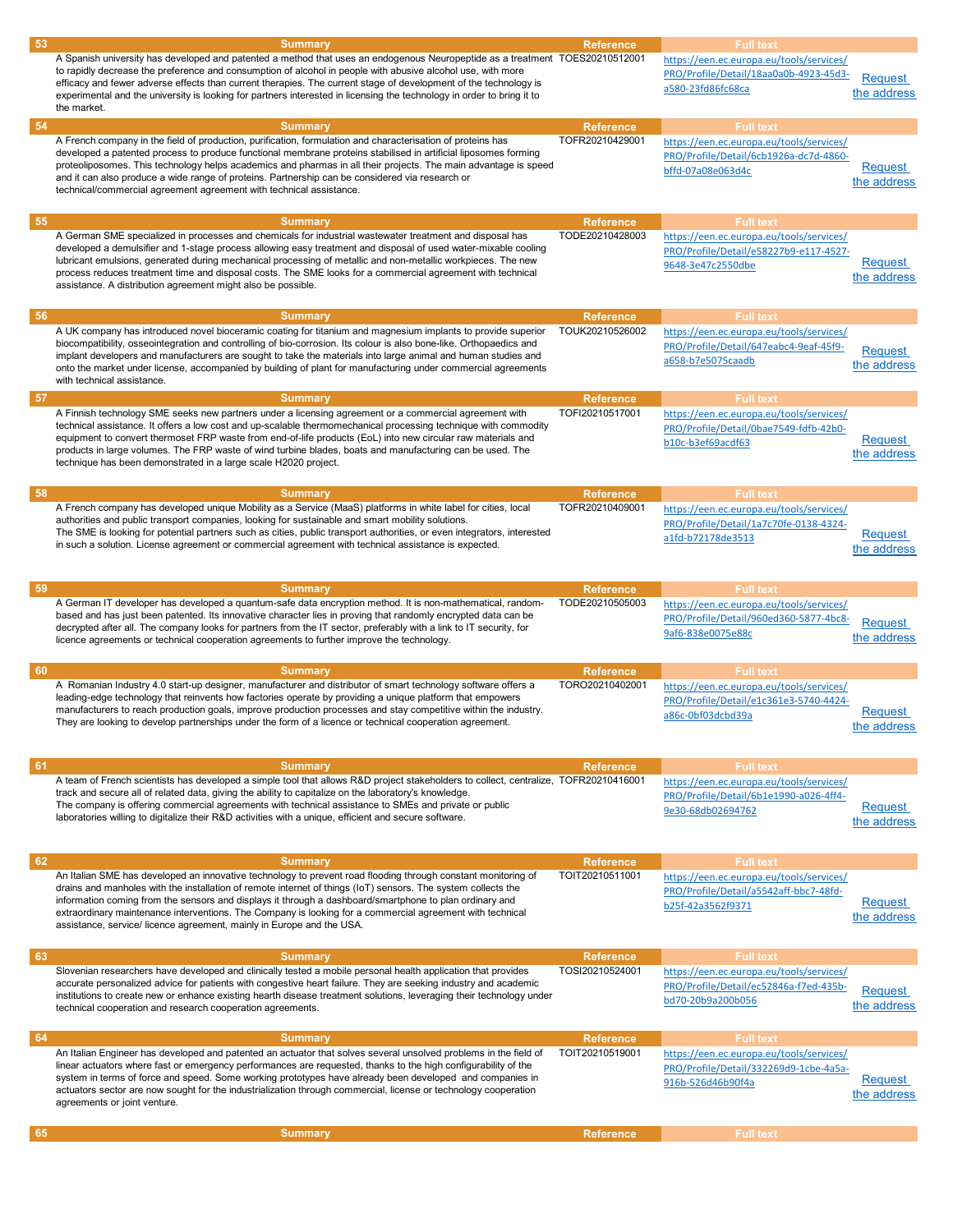|    | This Italian innovative start-up, focused on virtual and augmented reality for medical practice and surgery, is<br>interested in collaborating with universities (medicine faculties), industries and distributors for neurosurgery, in<br>order to improve the medical care sector. Partners are sought for commercial agreements with technical<br>assistance and research cooperation agreements in the markets of the Russian Federation, Germany, Turkey,<br>United Kingdom and France.                                                      | TOIT20210507001                     | https://een.ec.europa.eu/tools/services/<br>PRO/Profile/Detail/2ef59ec8-688a-4a55-<br>a6c1-61029dfa6daf                     | Request<br>the address        |
|----|---------------------------------------------------------------------------------------------------------------------------------------------------------------------------------------------------------------------------------------------------------------------------------------------------------------------------------------------------------------------------------------------------------------------------------------------------------------------------------------------------------------------------------------------------|-------------------------------------|-----------------------------------------------------------------------------------------------------------------------------|-------------------------------|
| 66 | <b>Summary</b><br>A medium sized Bavarian company with a lot of experience in the development and production of sensory solutions TODE20210422001<br>seeks application partners, service partners and cooperation partners from both industry and public administration.<br>The company has developed a level measurement system for ground and surface waters, with self-sufficient power<br>supply and automatic data transfer of measurement and alarm values into the cloud.                                                                  | <b>Reference</b>                    | <b>Full text</b><br>https://een.ec.europa.eu/tools/services/<br>PRO/Profile/Detail/dc39d041-3f68-4394-<br>8dd2-40f424b59987 | Request<br>the address        |
| 67 | <b>Summary</b><br>A Dutch SME has co-developed a wearable sensor technology platform for medical applications. The sensors are<br>practical and comfortable to use applied on skin or integrated in clothing. They can be worn for long periods of time<br>in hospital or at home using flexible and stretchable printed electrodes. The SME wants to enable new applications<br>with partners from the medical, sports or military fields, and offers research, technical cooperation and commercial<br>agreement with technical assistance.     | <b>Reference</b><br>TONL20210331001 | <b>Full text</b><br>https://een.ec.europa.eu/tools/services/<br>PRO/Profile/Detail/174bff51-734b-4004-<br>97f7-209b5b9029af | Request<br>the address        |
| 68 | <b>Summary</b><br>A spanish university and an ophthalmological center have developed a portable device with Wi-Fi technology that<br>adds precision, speed and cost savings in the surgical treatment of astigmatism. Its function is double, on the one<br>hand, it marks a certain axis on the surface of the eye quickly and precisely, and, on the other hand, it measures<br>the angle at which it is located a certain mark. Desired business relationship is patent licensing.                                                             | <b>Reference</b><br>TOES20210504001 | <b>Full text</b><br>https://een.ec.europa.eu/tools/services/<br>PRO/Profile/Detail/540355e3-2fff-4243-<br>869f-17ebf9c7eb41 | <b>Request</b><br>the address |
| 69 | <b>Summary</b><br>A German company offers a time saving cost-efficient and more effective solution for removing dirt and sludge<br>from tanks, reservoirs and basins after heavy rainfalls. The smart solution works with Internet of Things (IoT) and<br>sensor technology. Partners are sought for commercial agreements with technical assistance.                                                                                                                                                                                             | <b>Reference</b><br>TODE20210518001 | <b>Full text</b><br>https://een.ec.europa.eu/tools/services/<br>PRO/Profile/Detail/54e5e269-9cbb-41ce-<br>bfed-058dd6228055 | Request<br>the address        |
| 70 | <b>Summary</b><br>An Italian company has developed a process for the storage of non recyclable waste into glass objects for urban<br>design.<br>The obejcts result of the process, are patented, and may be further exploited into furniture objects in cities.<br>The company is interested in finding public partners (municipalities), or private partners (engineering companies,<br>construction, furniture companies), to develop real use cases and start commercialization (joint venture or technical<br>cooperation).                   | <b>Reference</b><br>TOIT20210426001 | <b>Full text</b><br>https://een.ec.europa.eu/tools/services/<br>PRO/Profile/Detail/245c4e55-e73a-46f5-<br>bfee-9b627b220049 | <b>Request</b><br>the address |
| 71 | <b>Summary</b><br>A Spanish SME specialized in digital content for science has developed a tool for the generation of content and the TOES20210125002<br>production of a virtual booth to advertise products and R&D. The platform is a marketing tool (3D or page-based)<br>to advertise in a virtual way: static text, logos, banners, bid codes, video and even chatbots. The SME is interested<br>in partnering with final users from the health, biotech or pharma sectors for commercial agreements with technical                          | <b>Reference</b>                    | <b>Full text</b><br>https://een.ec.europa.eu/tools/services/<br>PRO/Profile/Detail/eb391ebd-98ee-4ff1-<br>8128-25bdba668c16 | <b>Request</b><br>the address |
|    | assistance.                                                                                                                                                                                                                                                                                                                                                                                                                                                                                                                                       |                                     |                                                                                                                             |                               |
| 72 | <b>Summary</b><br>An Italian research team developed a completely microsystems-based gas-chromatographic (GC) platform. The<br>proposed technology allows for the miniaturization of advanced analytical capabilities suitable to be integrated in<br>portable high-end gas sensing equipment. Several applications were already demonstrated, but new opportunities<br>can be expected by cooperative research targeting the integration of the platform with other types of detectors.<br>License, research or financial agreements are sought. | <b>Reference</b><br>TOIT20210503001 | <b>Full text</b><br>https://een.ec.europa.eu/tools/services/<br>PRO/Profile/Detail/61f23fd1-dfc1-45a8-<br>94d1-35a763c14977 | <b>Request</b><br>the address |
| 73 | <b>Summary</b><br>A Spanish biotechnology company is offering its extensive experience in fermentation and biomass scale-up with<br>the aim of industrializing processes that involve the use of microorganisms.<br>They are looking for clients interested in applying their solutions and partners for a possible cooperation through<br>technical cooperation agreements or commercial agreements with technical assistance.                                                                                                                   | <b>Reference</b><br>TOES20210427002 | <b>Full text</b><br>https://een.ec.europa.eu/tools/services/<br>PRO/Profile/Detail/b114a482-f5f7-446e-<br>bc70-14a39bd82679 | <b>Request</b><br>the address |
| 74 | <b>Summary</b><br>A Spanish SME offers its expertise and skills in chemical and industrial engineering and in material and technology<br>efficiency, to collaborate with partners applying to the M-ERA.NET 3 cofunded calls in implementing eco-design,<br>recycling and end of life solutions, Life Cycle Assessment and circular economy modelling, via a research,<br>technical or commercial agreement with technical assistance, in order to make the projects reach the envisaged<br>environmental and socio-economic impact.              | <b>Reference</b><br>TOES20210517001 | <b>Full text</b><br>https://een.ec.europa.eu/tools/services/<br>PRO/Profile/Detail/a0e6175f-ce8e-43ed-<br>be90-89510bf6b5c0 | <b>Request</b><br>the address |
| 75 | <b>Summary</b><br>A German SME developed a patented casting resin system that is especially suitable for the thermoforming<br>process. In addition, the SME developed porous slabs that are suitable for many applications such as vacuum<br>tables, filtration, etc. Clear competitive advantages can be manifested compared to competitive materials. Partners<br>from the pattern and mould making sector are sought for commercial agreement with technical assistance.                                                                       | <b>Reference</b><br>TODE20210426001 | <b>Full text</b><br>https://een.ec.europa.eu/tools/services/<br>PRO/Profile/Detail/6c570a80-0079-4967-<br>9ce4-4c92b880ad75 | <b>Request</b><br>the address |
| 76 | <b>Summary</b><br>A Romanian software company specialized in providing ITC solutions for industry developed a transportation<br>application. The application aims to make the whole process of booking a truck easier and faster by connecting the<br>shippers and carriers directly. The company is looking for license or financial agreement.                                                                                                                                                                                                  | <b>Reference</b><br>TORO20210412001 | <b>Full text</b><br>https://een.ec.europa.eu/tools/services/<br>PRO/Profile/Detail/8e9928d8-343f-44fb-<br>8df4-efba24c0953f | Request<br>the address        |
| 77 | <b>Summary</b><br>A Spanish university offers a new teaching method that allows blind or visually impaired people to learn Chinese.<br>Since its essence is found in its writing and characters, a system has been devised so that blind people can learn<br>and recognize the characters and write them. The partnerships sought are: manufacturing and/or financial<br>agreement; technical cooperation agreement. The desirable partners could be other research organization,<br>inclusion organizations and private or public companies.     | <b>Reference</b><br>TOES20210319001 | <b>Full text</b><br>https://een.ec.europa.eu/tools/services/<br>PRO/Profile/Detail/27979dd4-489d-4262-<br>927b-07da0cdb561b | Request<br>the address        |